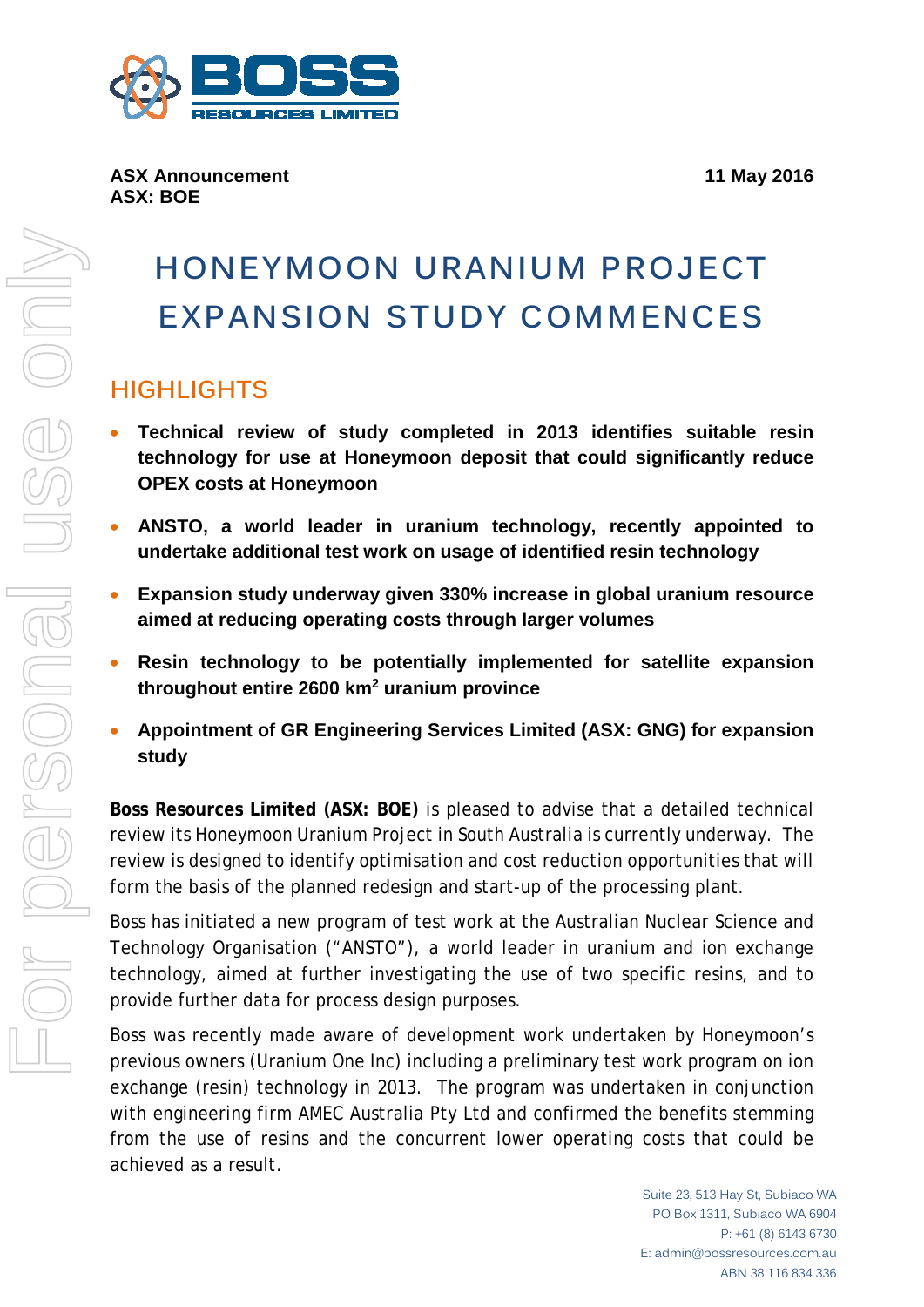

The initial assessment by Boss indicates that the plant production rate was too low for a sustainably profitable uranium mine at current depressed uranium prices and, due to the sizing of the operation (880,000 lbs per annum), the cost structure for Honeymoon was inefficient with a high proportion of fixed costs within the overall cash cost for the mine.

Boss has identified that a larger processing plant facility, as well as the possible usage of resin technologies, could significantly reduce the cost of production.

### **Potential Satellite Expansion and Option Study**

Since acquisition of the project in December 2015, Boss has announced a 330% total increase of the Global Honeymoon Resource, with an important part of the resource increase coming from satellite deposits located up to 50km away from the main processing plant (ASX: 20 January and 8 April 2016). It is also believed these satellite deposits could be effectively treated with the use of satellite ion exchange processing units.

Furthermore, resin technology has improved significantly since the initial Honeymoon development and resins capable of operating within the Honeymoon conditions have been developed and tested successfully.

As a result, Boss has initiated an option study focussing on expansion scenarios as well as processing design. At a high level, the three main processes being considered in the option study are:

- Optimise and expand the current solvent extraction plant in the near term, with an expansion to included satellite resin plants in the future when the remote satellite deposits come on line.
- Implement a combined ion exchange (resin) and solvent exchange process, with the resins upgrading the solutions prior to solvent extraction purification. Expansion will be based on satellite resin plants.
- Implement an ion exchange only process. Expansion will again be based on satellite resin plants.

Boss has selected GR Engineering Services to support the delivery of an expansion trade-off study. Using information generated during this study, Boss will be able to define the appropriate levels of input data required for the next stage of engineering development, and develop the scope for this study that will provide the necessary level of information to obtain regulatory approvals for any expansion.

The results from the expansion study are expected in August 2016.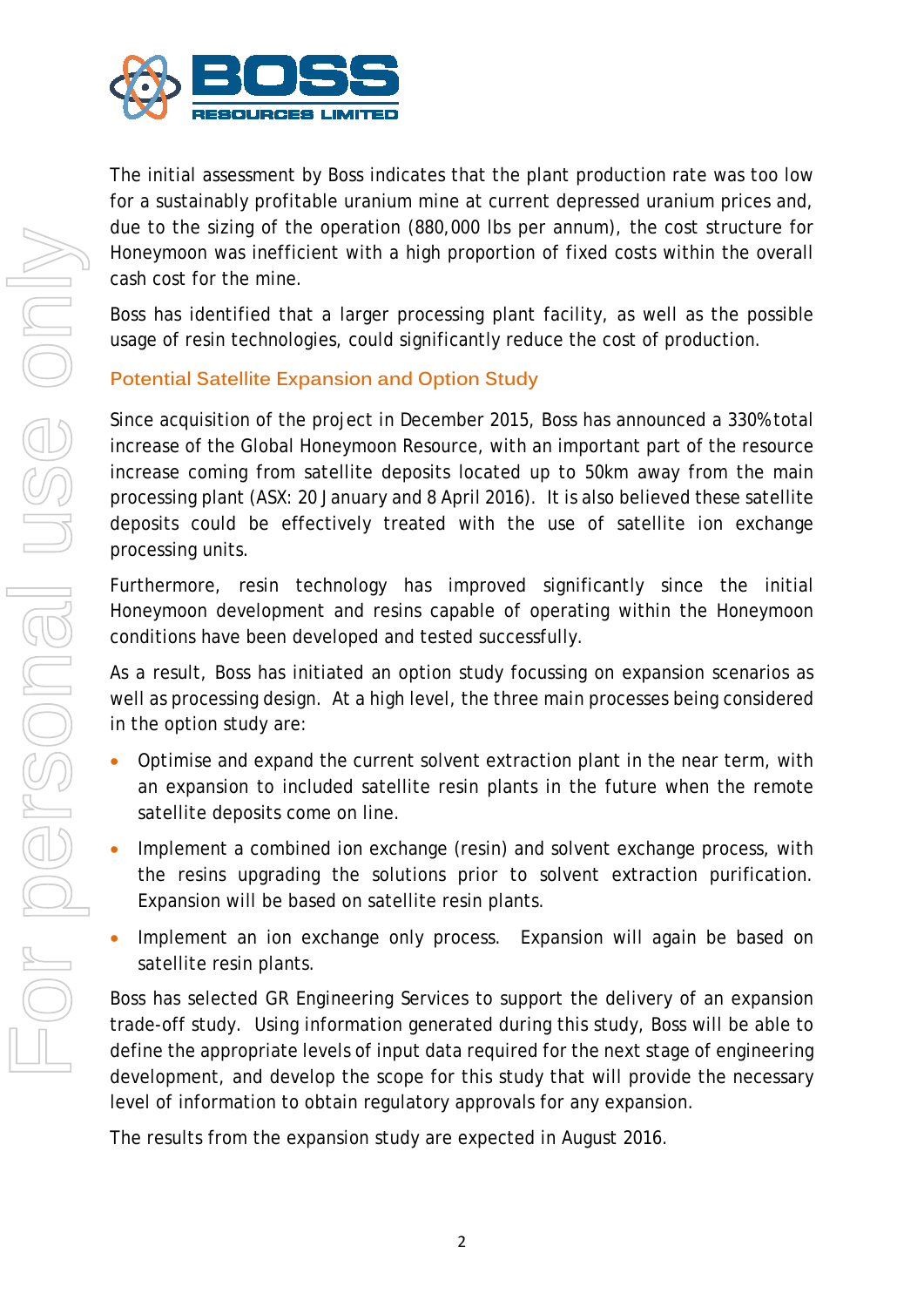

Executive Director, Grant Davey said "the use of resins at Honeymoon is a development to be thoroughly investigated for the expansion and recommissioning of the Honeymoon uranium project. The project is far bigger than what the original process plant was designed for. Using resins as part of an expansion could allow Boss to drop operating costs, which we believe will make the project viable even at current uranium prices."

#### **For further information, please visit [www.bossresources.com.au](http://www.bossresources.com.au/) or contact:**

Grant Davey (Executive Director) Tel: +61 8 6143 6730

#### **About the Honeymoon Uranium Project**

The Honeymoon Uranium Project is located in South Australia, approximately 80km northwest from the town of Broken Hill near the SA / NSW border. The Project consists of two main exploration areas (the Eastern and Western tenement regions) and comprises 1 granted Mining Lease, 5 granted Exploration Licenses, 8 Retention Leases and 2 Miscellaneous Purposes Licenses.

There is currently a Global Resource of 52.5mlbs of contained  $U_3O_8$  for the Honeymoon Project (see Table 1) and a global Exploration Target currently estimated to be between 42 to 100mlbs of contained  $U_3O_8$  (32mt to 78mt at a grade between 450 to 1400ppm  $U_3O_8$ ) and in addition to the global resource of 53Mlb of contained  $U_3O_8$ . This Exploration Target is conceptual in nature and there has been insufficient exploration to estimate a Mineral Resource. It is uncertain if further exploration will result in the estimation of a Mineral Resource.

| Table 1<br><b>Global Honeymoon Uranium Project (Western and Eastern Tenement Regions)</b><br>Reported Above a preferred 250ppm $eU_3O_8$ lower cut-off |                                 |                                                                                                                 |                             |                             |
|--------------------------------------------------------------------------------------------------------------------------------------------------------|---------------------------------|-----------------------------------------------------------------------------------------------------------------|-----------------------------|-----------------------------|
| <b>Classification</b>                                                                                                                                  | <b>Million</b><br><b>Tonnes</b> | eU308<br>(ppm)                                                                                                  | Contained $U_3O_8$<br>(mkg) | Contained $U_3O_8$<br>(mlb) |
| Measured                                                                                                                                               | 1.7                             | 1720                                                                                                            | 2.95                        | 6.5                         |
| Indicated                                                                                                                                              | 5.9                             | 810                                                                                                             | 4.8                         | 10.6                        |
| Inferred                                                                                                                                               | 29.6                            | 540                                                                                                             | 16.1                        | 35.5                        |
| <b>Total</b>                                                                                                                                           | 37.3                            | 640<br>Notai Figures have hanner rounded. Oughod recourses have been adjusted to ovelude provisue production of | 23.8                        | 52.5                        |

Note: Figures have been rounded. Quoted resources have been adjusted to exclude previous production of approximately 335t of U<sub>3</sub>O<sub>8</sub>.